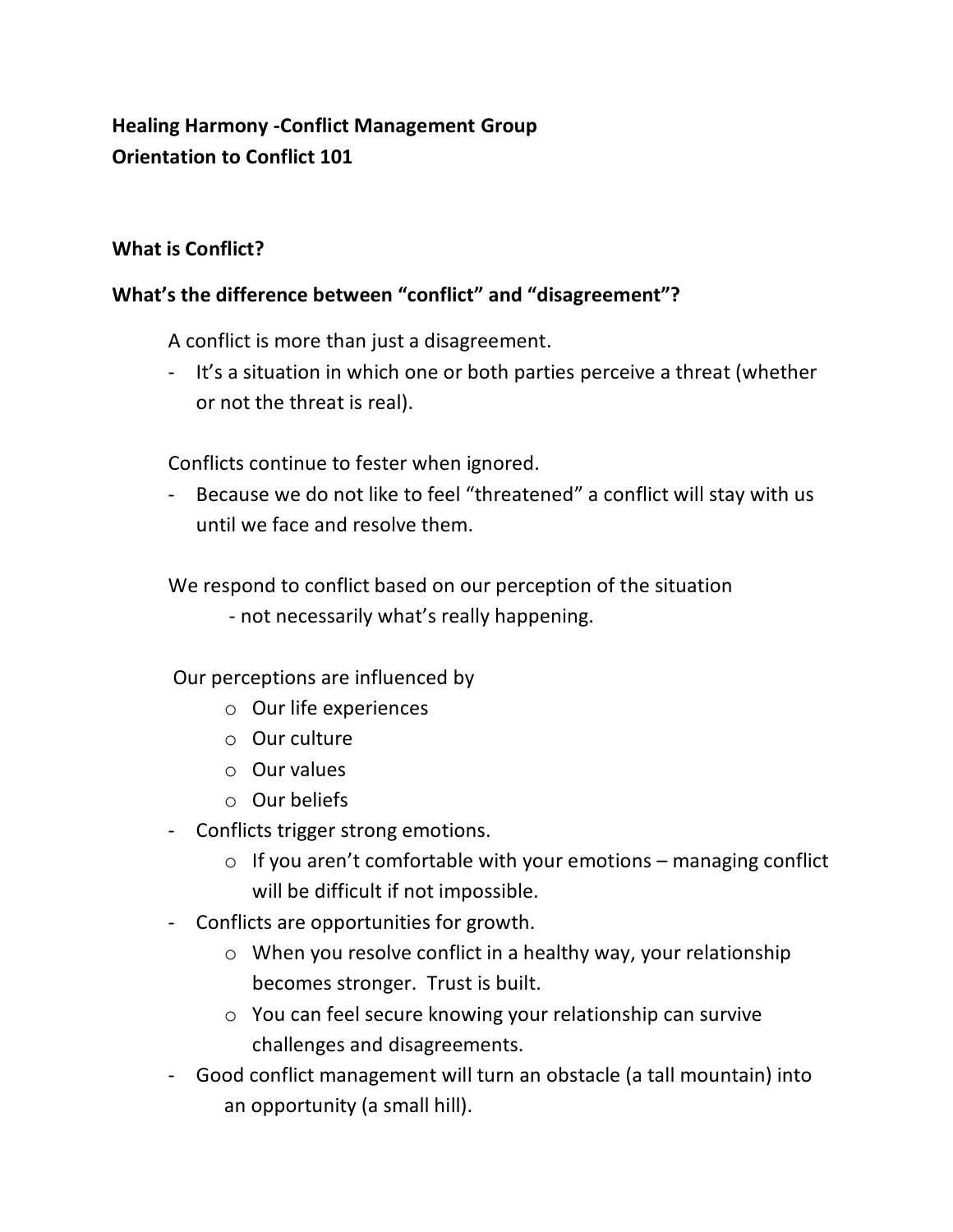## **This group will look at several areas:**

- 1. How we get our needs/wants met by significant others.
- 2. Understanding "why" we behave/react/respond like we do.
- 3. How we can gain respect from others.
- 4. How to "fight" nice.
- 5. Emotional "smarts" (intelligence).
- 6. How to develop our "smarts."
- 7. Ground rules for "fair fighting".
- 8. The Art of Listening.
- 9. Healthy and unhealthy ways of managing conflict.
- 10. Understanding what Co-Dependency is all about.

## **Your Plans:**

- Think about what you want to get out of this group/class.
- What 3 goals do you have for yourself in managing conflict?

## **My Goals:**

1.

2.

3.